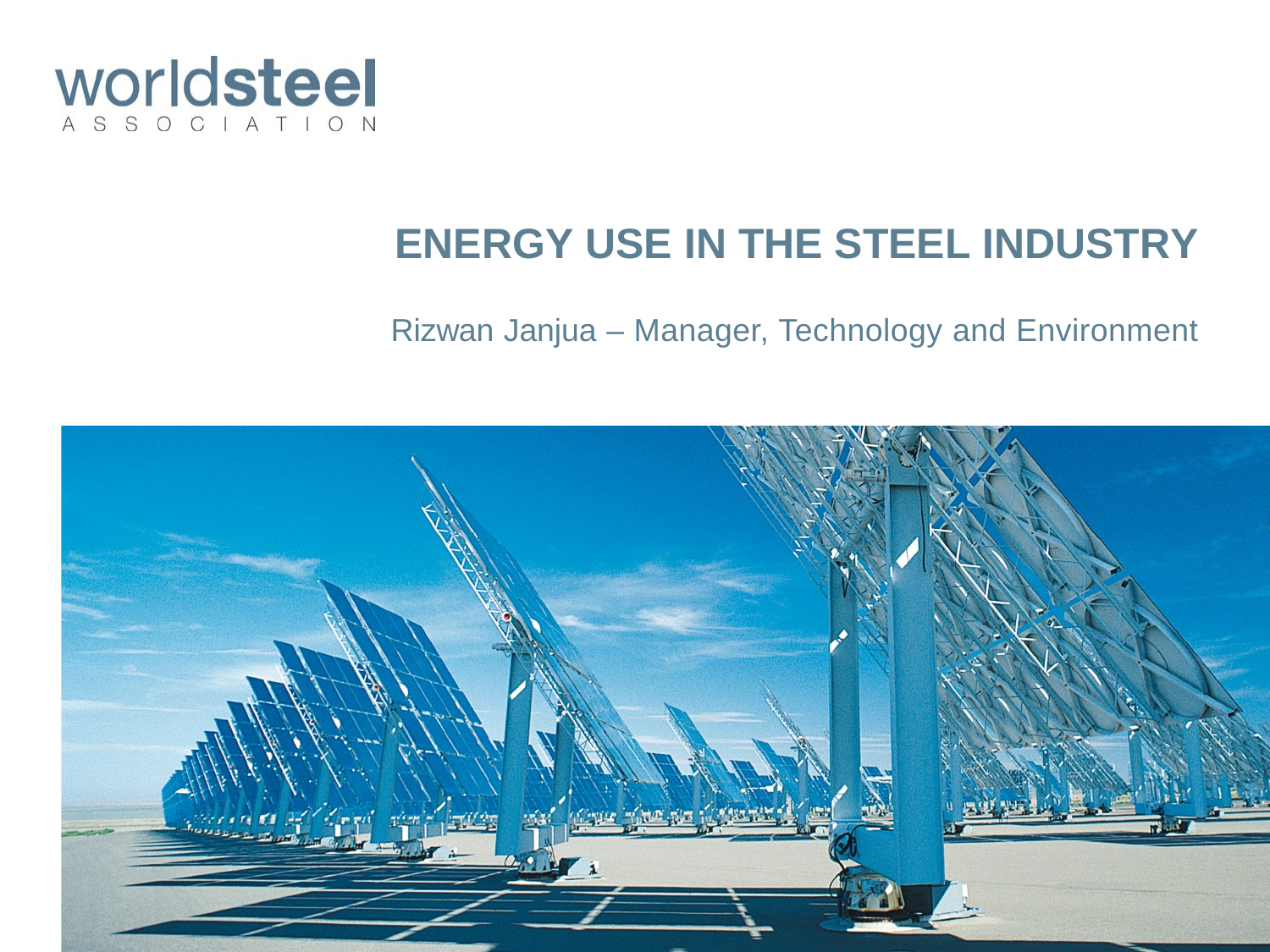### **Overview**

- Global Steel Industry Overview
- **Energy use in the steel industry** 
	- *- aims, goals & status*
	- *- methodology & web based tool*
	- *- analysis results*

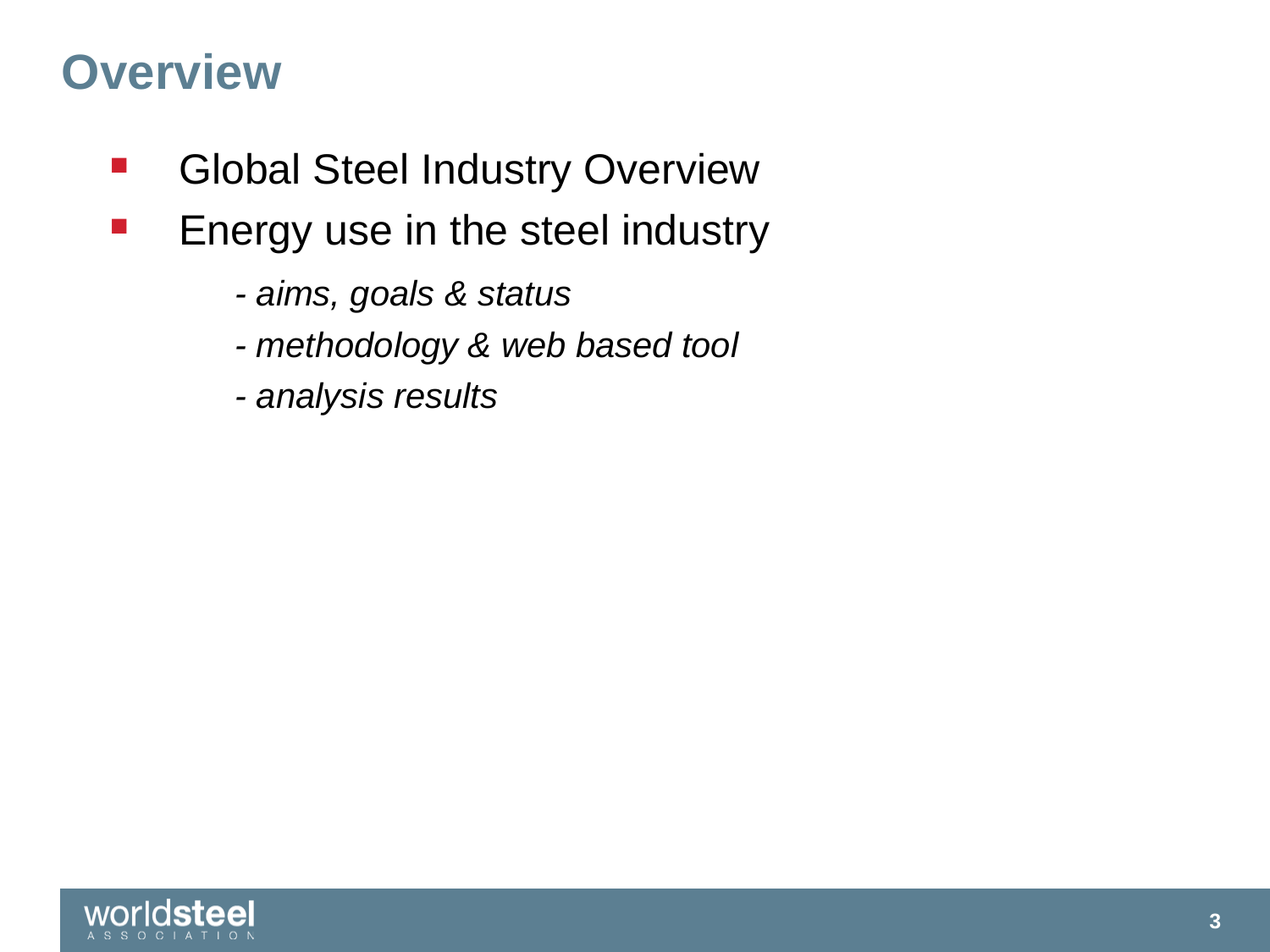## **The iron and steel industry –** *where are we*

- Total world crude steel production in 2013: 1 606 Mt
- Energy costs represent around 20 to 25 % of the total input of steel producers and is one of the most important items to manage by steel producers
- Coking coal accounts for more than 65% of primary source of energy



**Average Energy Intensity: BF-BOF 18.68 GJ/** $t_{CS}$ 

**Average CO<sub>2</sub> Intensity: 1.77 t CO<sub>2</sub> / t<sub>CS</sub>** 

**Operational production proportion**

 **BF / BOF: 69.6% EAF: 29.3 % OHF: 1.1%**

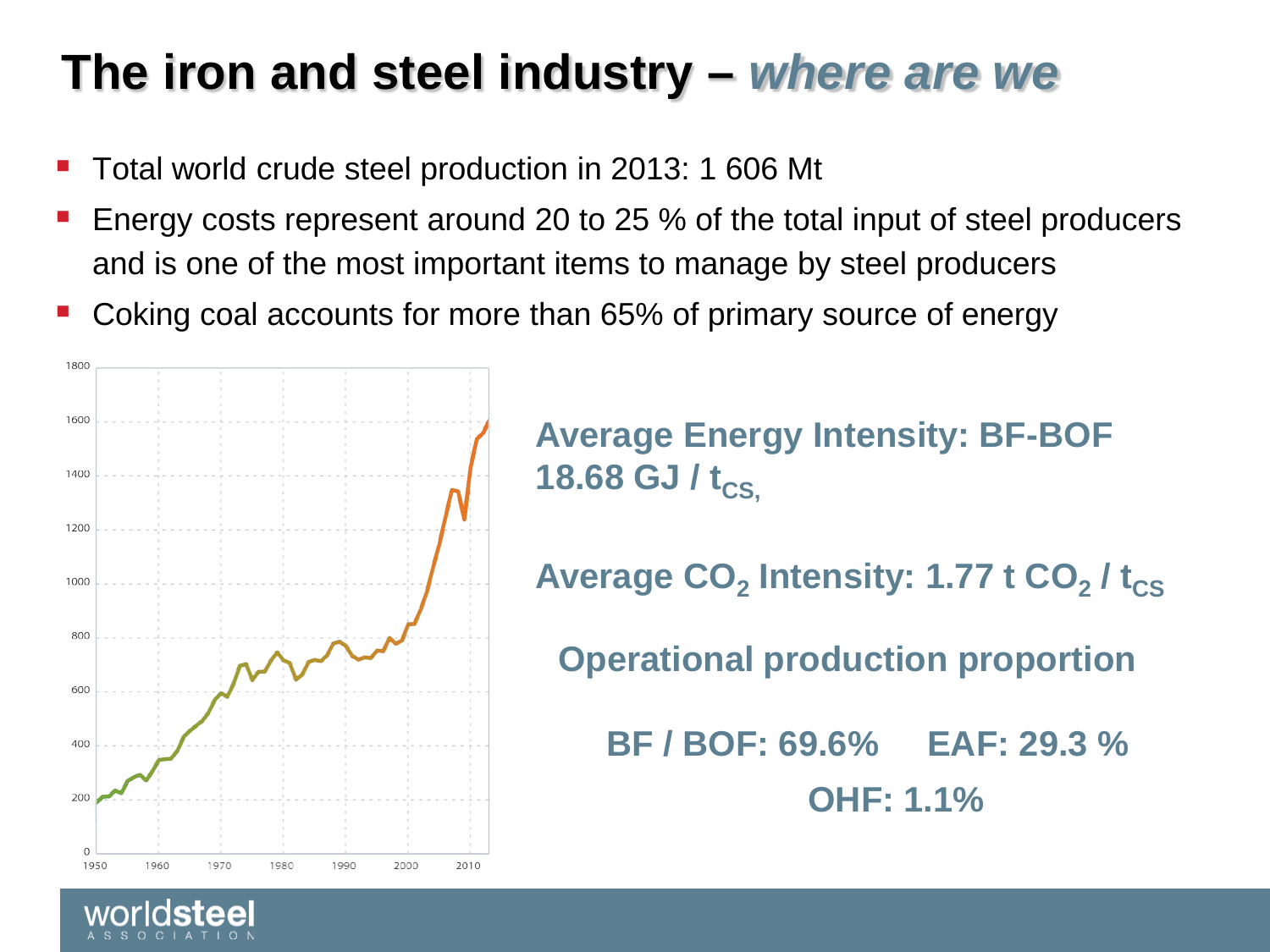## **Energy use in the steel industry**

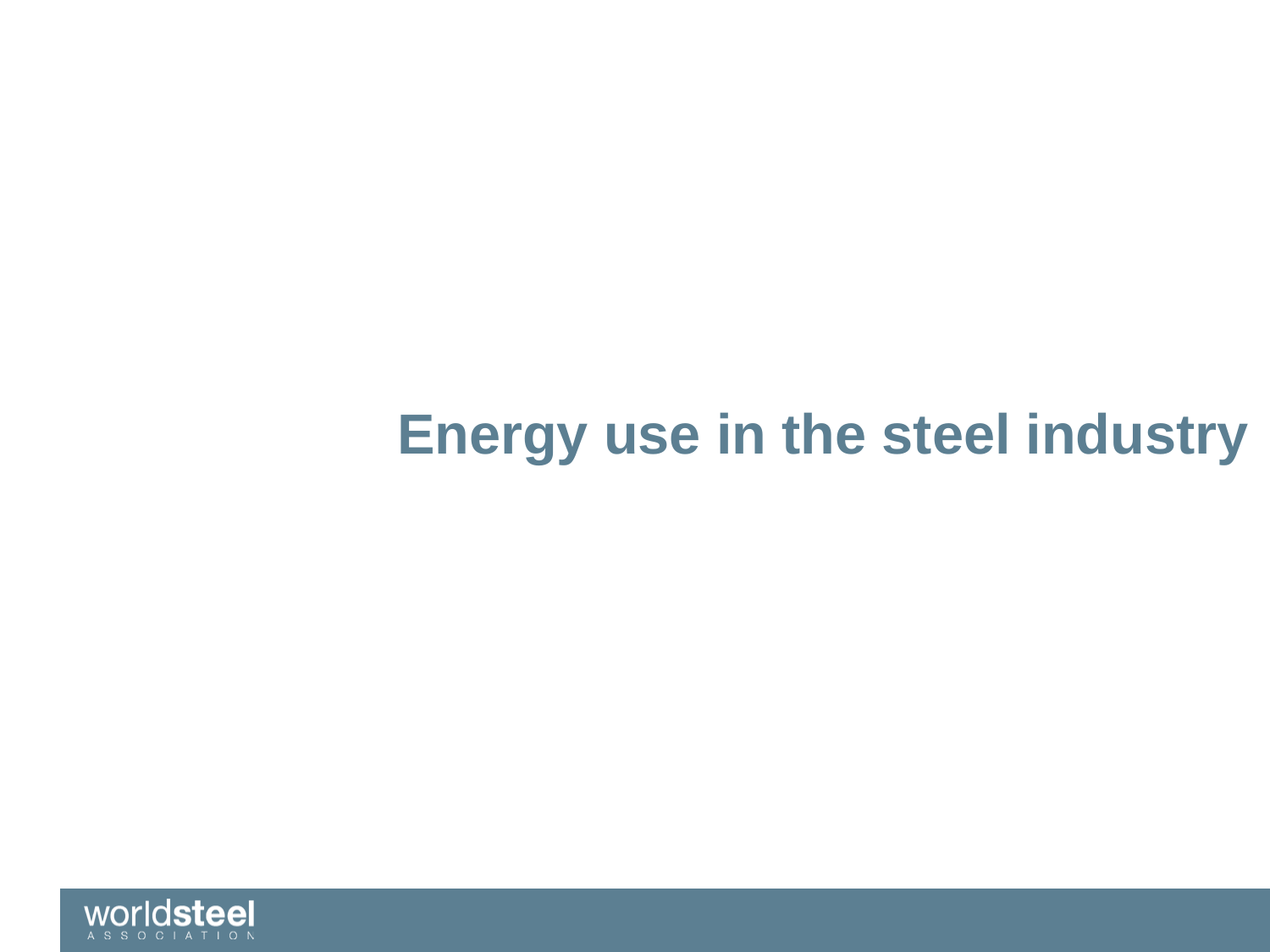#### **Project objectives and background**

- Enable steel producers to:
	- Make a fair comparison of their own energy consumption with a standard reference plant and with their peers on a site and facility basis
	- I dentify the performance gap between their own performance, the reference and peers on a site and facility level
	- Monitor their trend of improvement of their energy performance taking into account all key factors, e.g. process production level, raw material selection, technologies etc.
	- **Provide a online web based tool for the worldsteel members to measure their** performance on an annual or ad-hoc basis.
	- Evaluate technologies and forecast potential improvements based on practical performance levels.

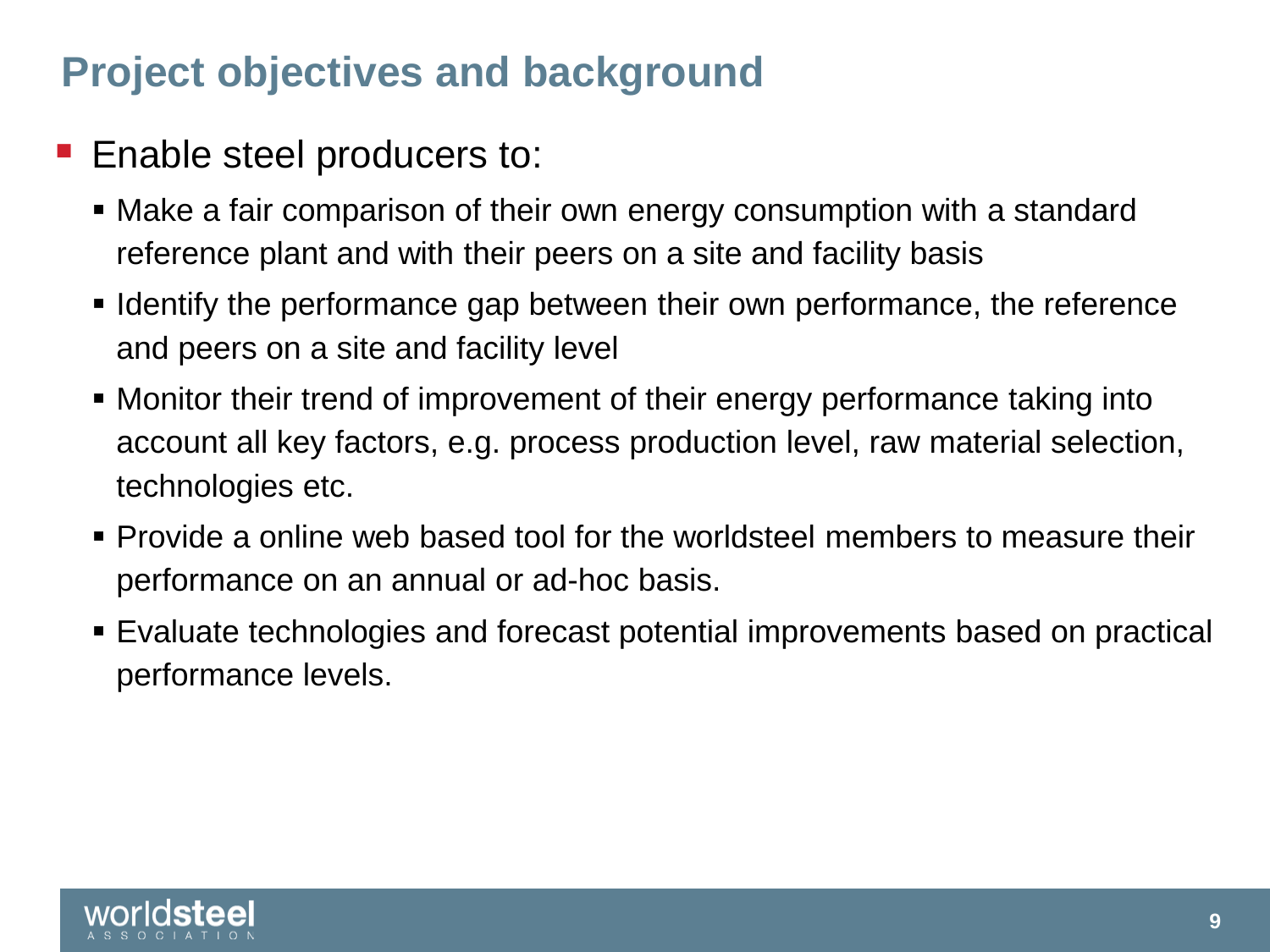#### **The study covers these facilities or plant types**

- **Sintering**
- **Pelletizing**
- Direct Reduced Iron
- Coking
- **Iron making (BF)**
- BOF
- **EAF**
- **Continuous Casting**
- Hot Rolling Mill
- **Air Separation Unit**
- **Power Plant**
- **Flares**

**GJ / t of Crude Steel / Cast Steel or process Product or / and GJ / t of HR Coil**

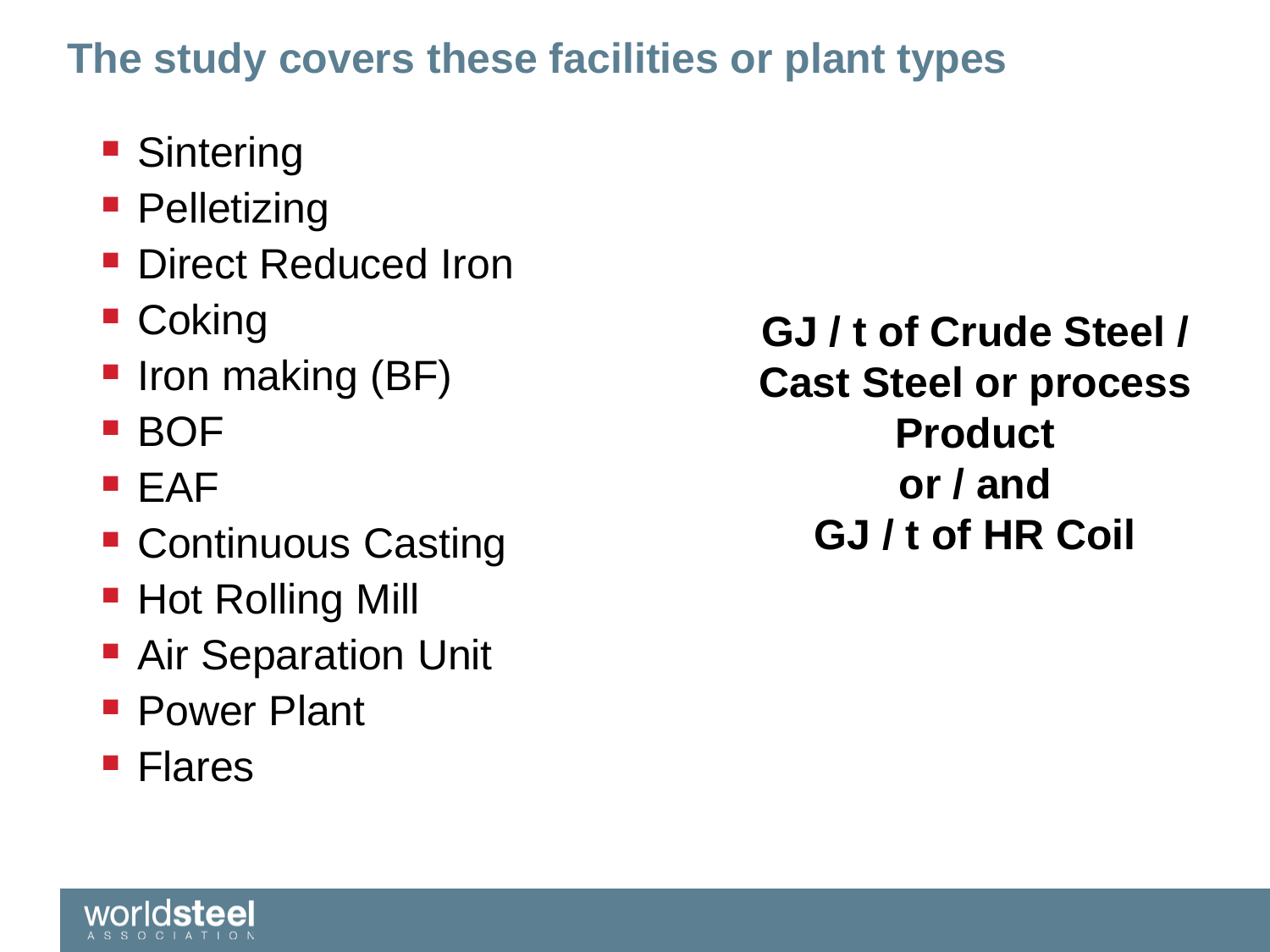### **Energy Data Collection System (V2)**

| C<br>$\leftarrow$ $\rightarrow$<br>worldsteel | A https://energy.worldsteel.org/Account/Login?ReturnUrl=%2f<br>World Steel Association Energy Data Collection |           |                                                |                                   |  |
|-----------------------------------------------|---------------------------------------------------------------------------------------------------------------|-----------|------------------------------------------------|-----------------------------------|--|
|                                               | Data Collection                                                                                               | Reporting | Administration                                 | Log Off                           |  |
| User name<br>Password                         |                                                                                                               | Log in    |                                                |                                   |  |
| Password reminder                             |                                                                                                               |           | 47 energy surveys already uploaded to the EDCS |                                   |  |
|                                               |                                                                                                               |           |                                                | © 2013 - World Steel Association. |  |

- Database developed in 4 languages
- Standard safety data store
- Multilevel data entry (administrator and user entry)
- 1 system used for 4 worldsteel projects *(Safety, Energy, CO<sub>2</sub> data collection and Maintenance & Reliability)*
- Allow to entry for more users at the same time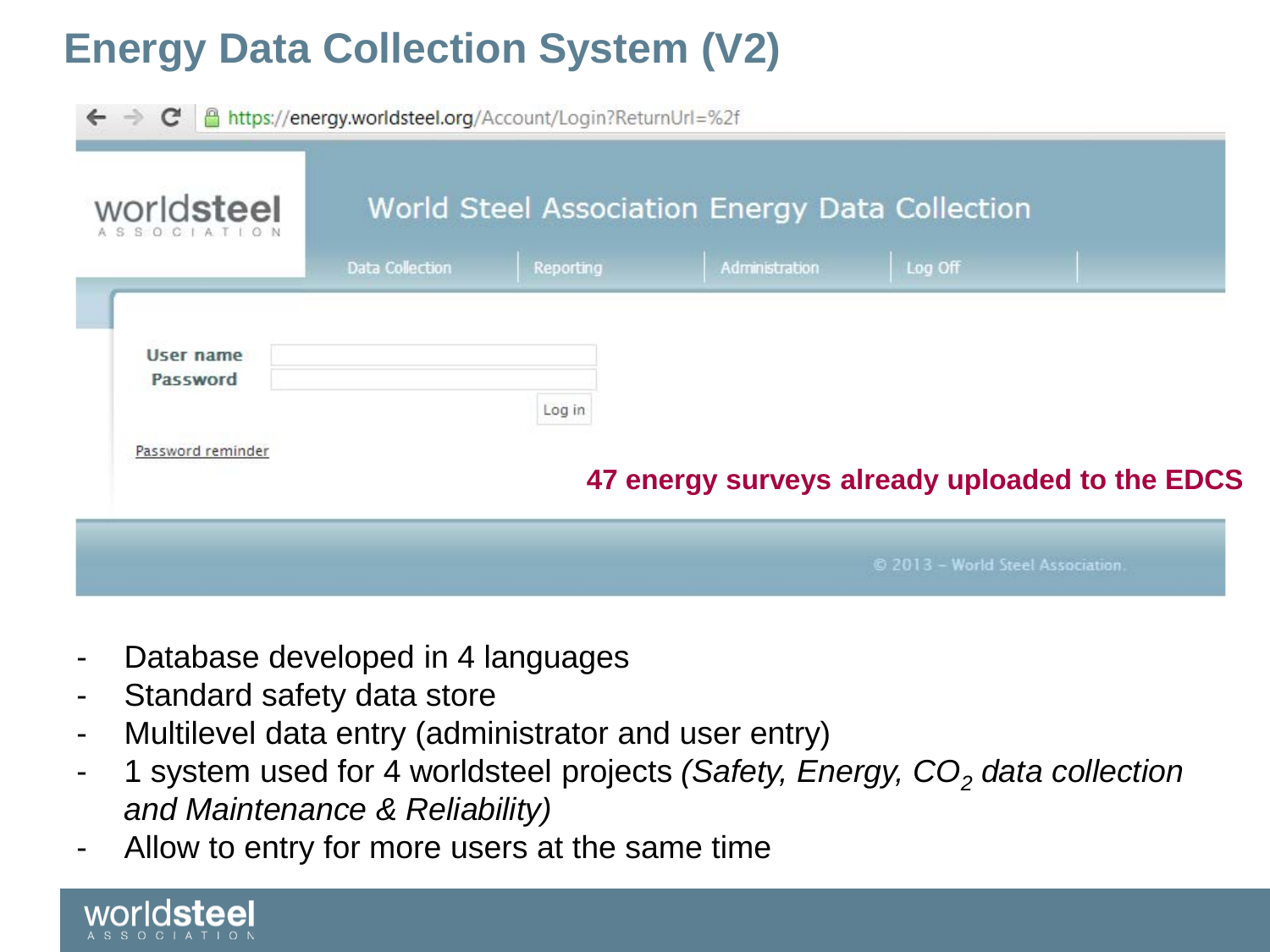#### **Gap analysis within the energy use project**



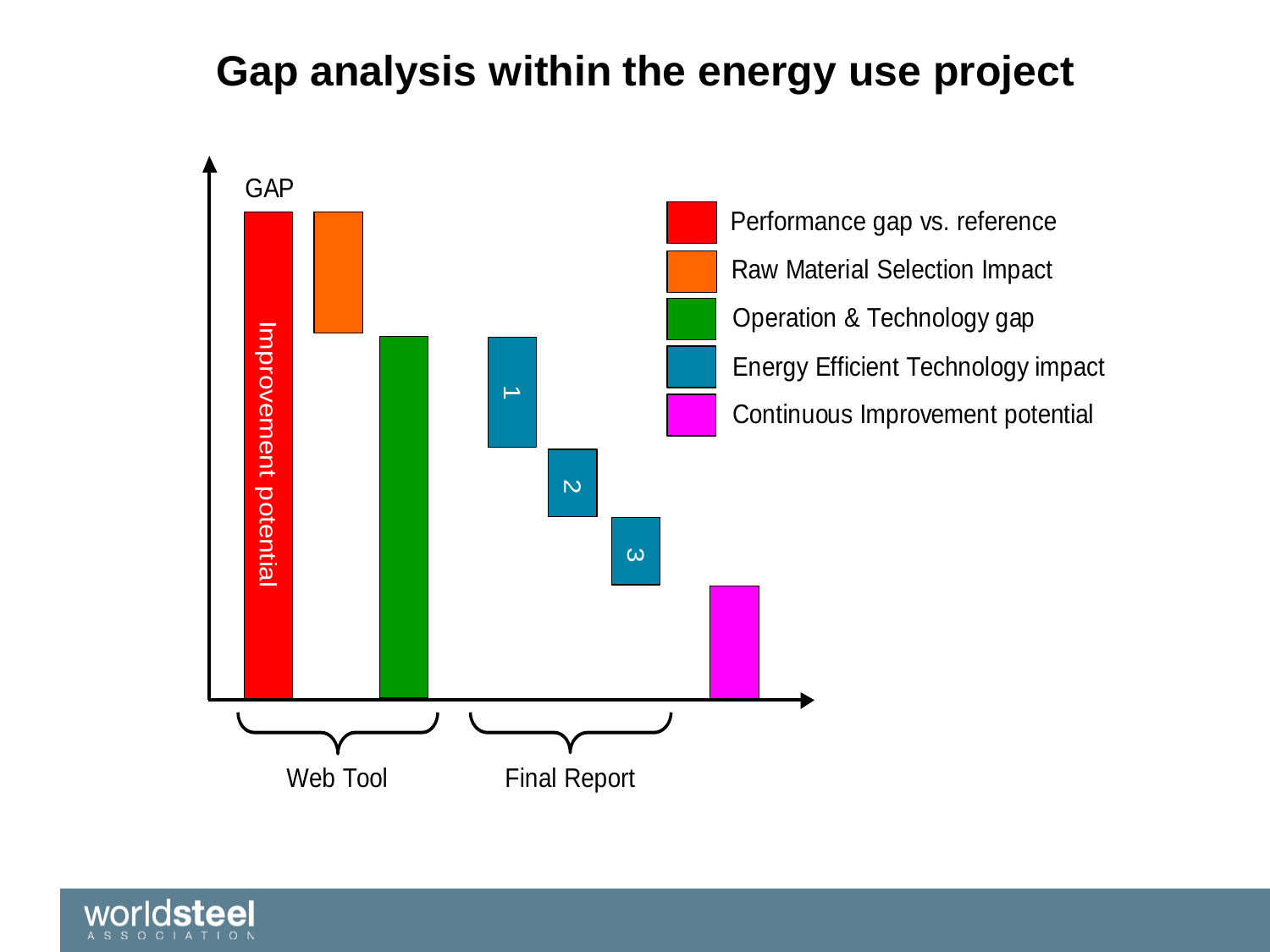#### **Principle of performance assessment for multi-step production routes**



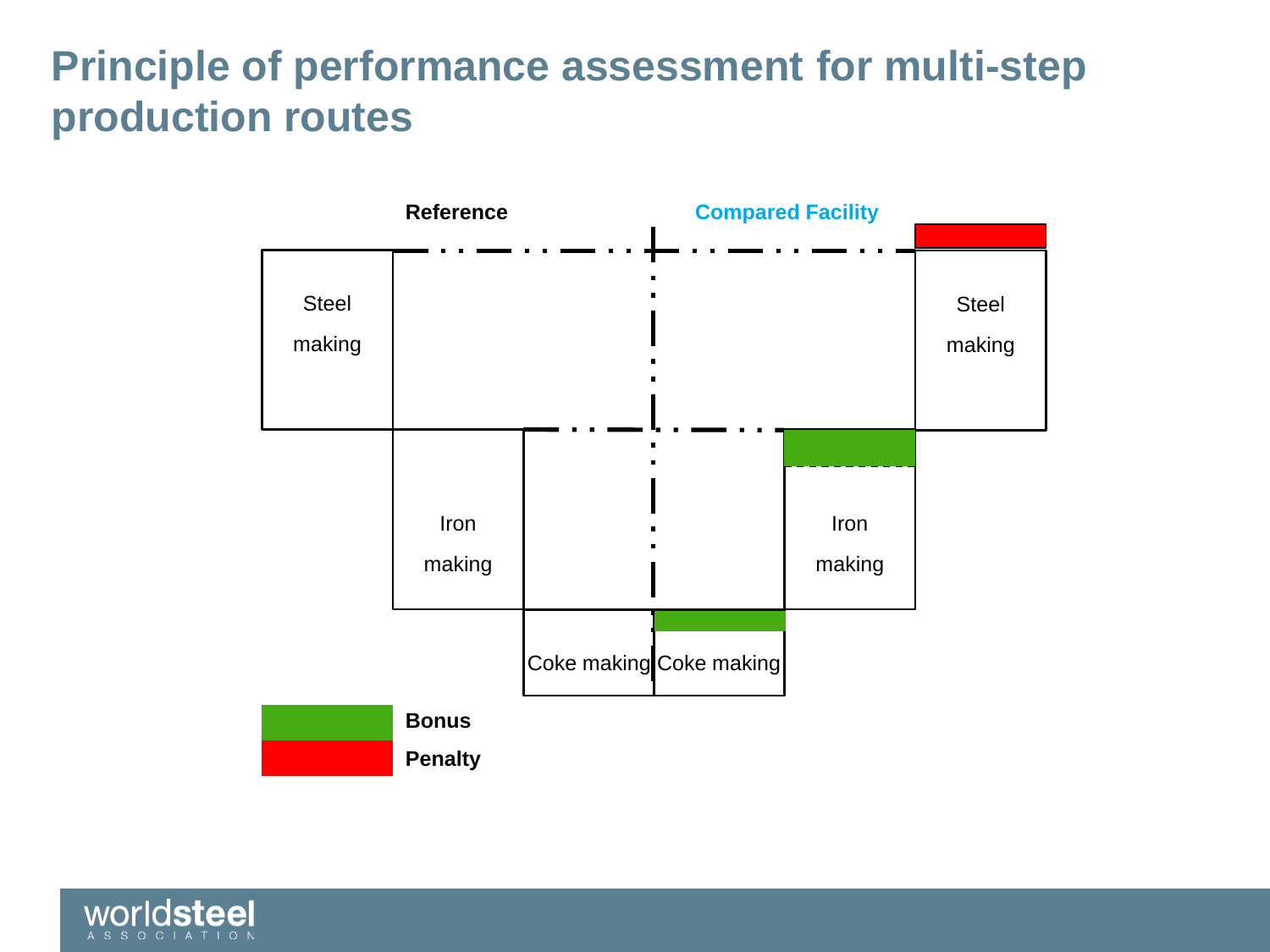#### **Example of an energy intensity analysis for a sinter plant**



**The project team decided to set the reference at the top 25% of performance of the plants.**

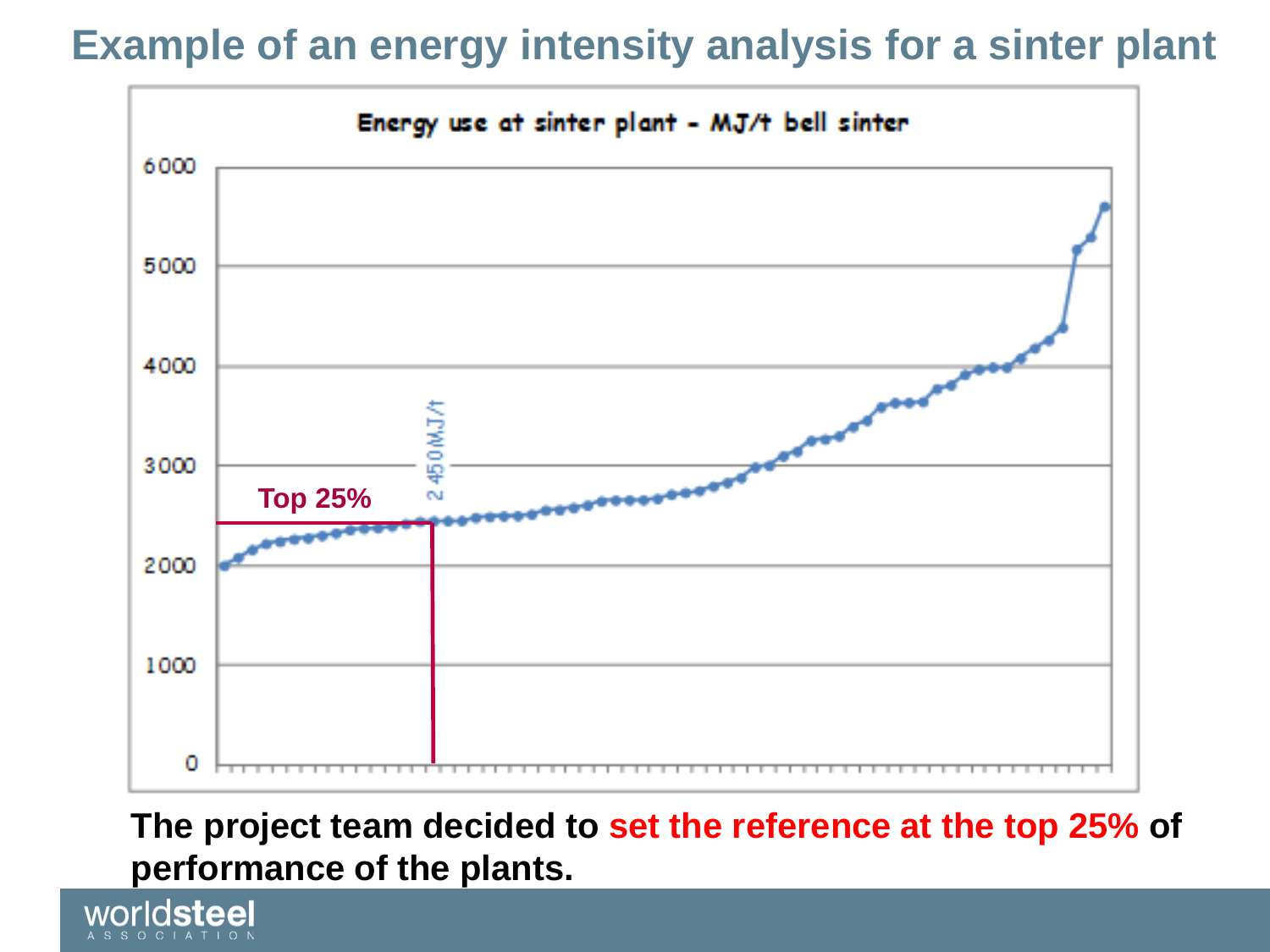#### **Roll up Methodology of energy intensity assessment**

| <b>Roll-up Primary Metal level</b> | Sinter Plant + Coke Oven Plant +  + BF Plant |
|------------------------------------|----------------------------------------------|
| Roll-up Crude Steel level          | $(1 + \text{Steel Shop})$                    |
| Roll-up Hot Rolled level           | $(2 + Hot Rolling Mill)$                     |
| Roll-up site level                 | $(3 + Power Plant + ASU + Flares)$           |

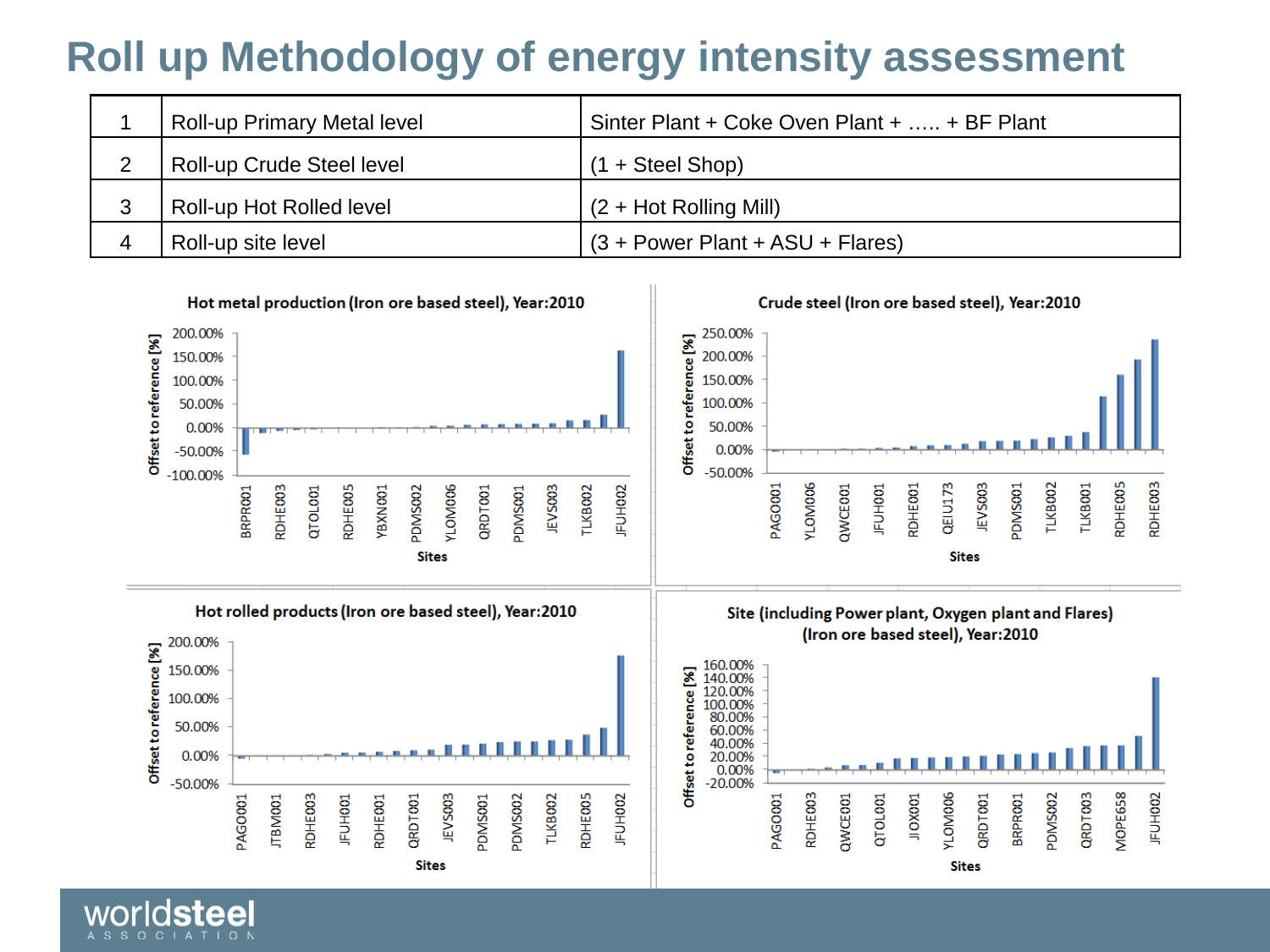#### **Coke oven plants energy intensity comparison with worldsteel reference**



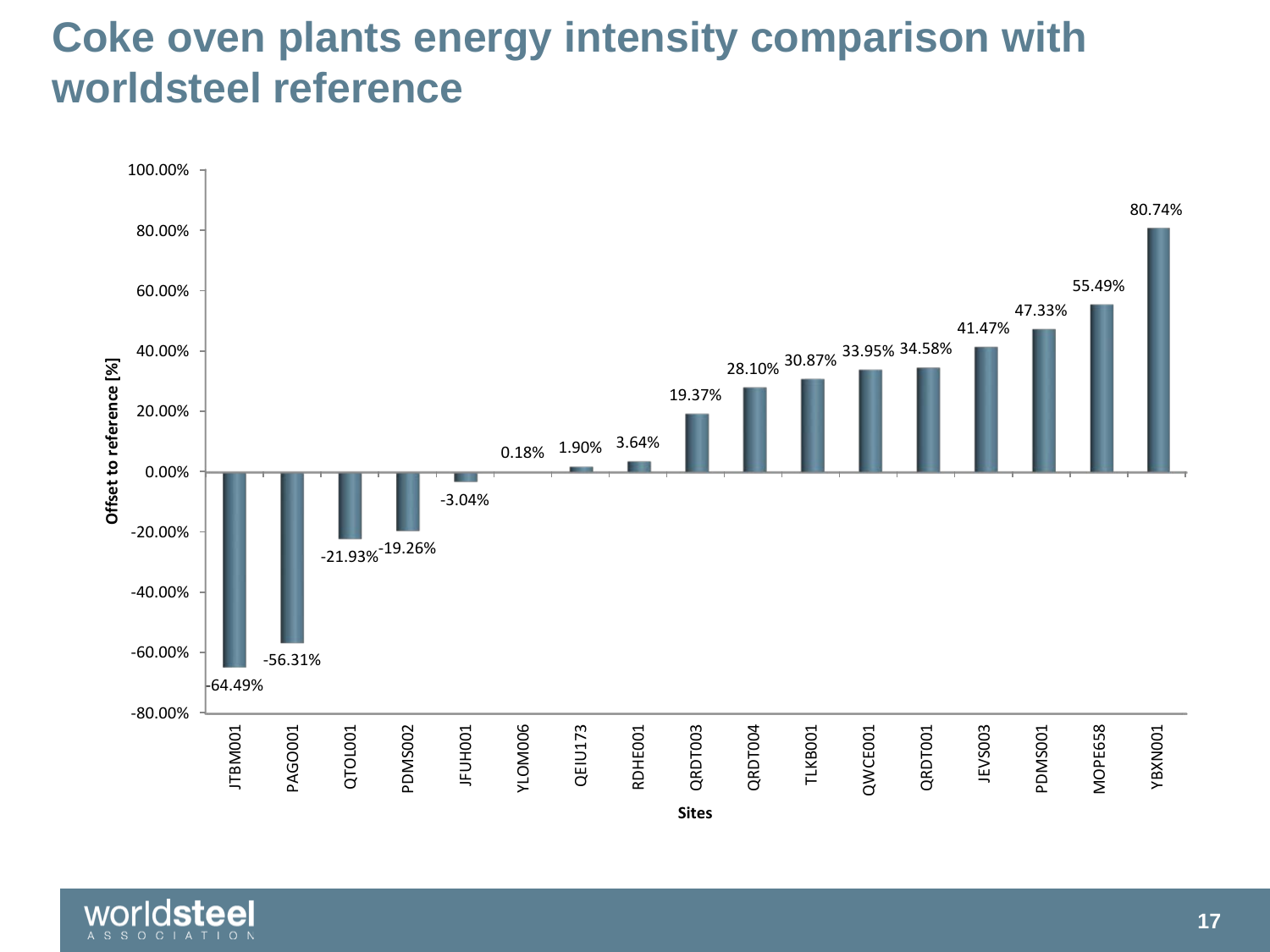#### **Analyzed site waterfall graph**

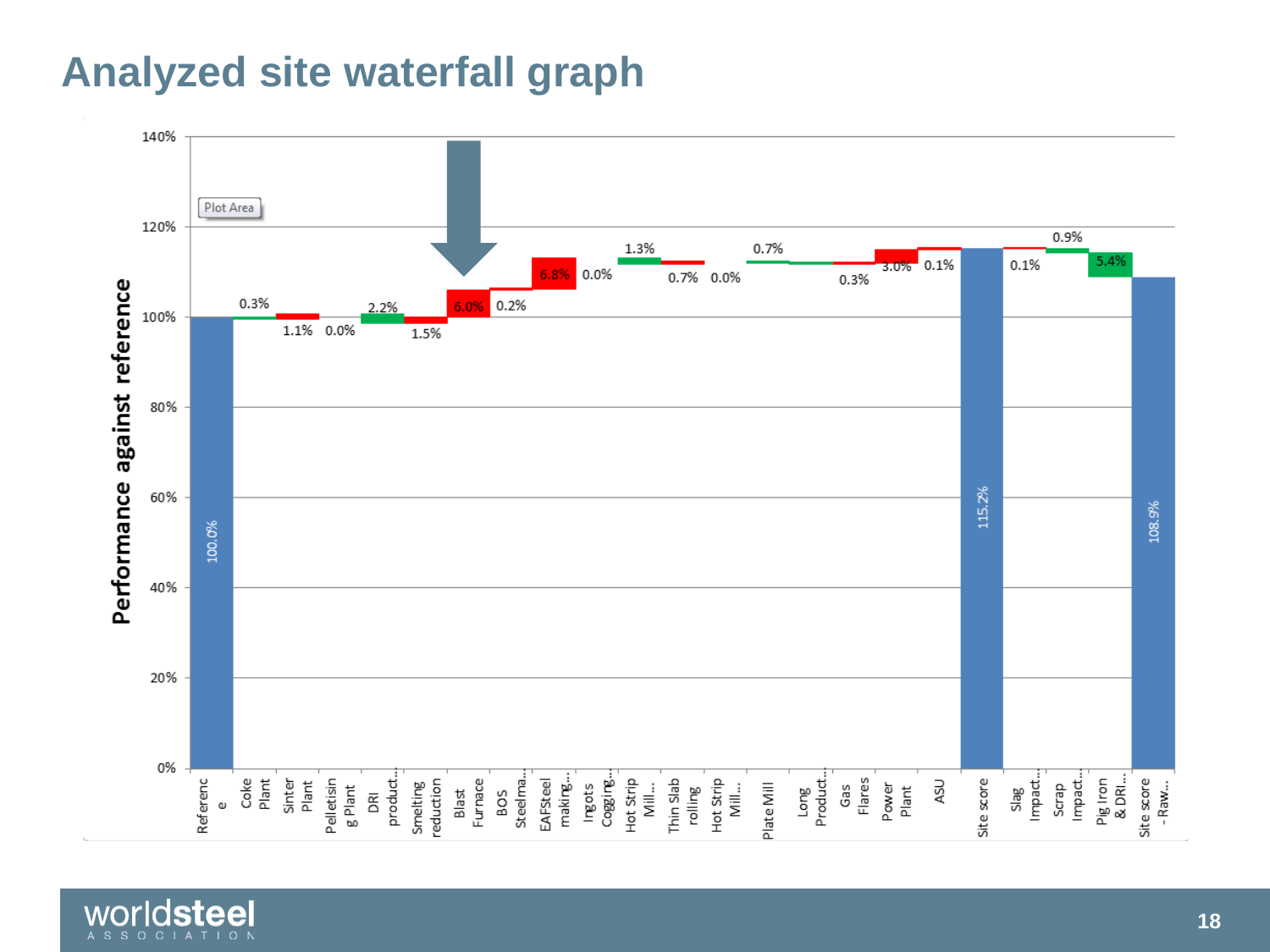#### **BF plant – process waterfall graph**

Process waterfall graph



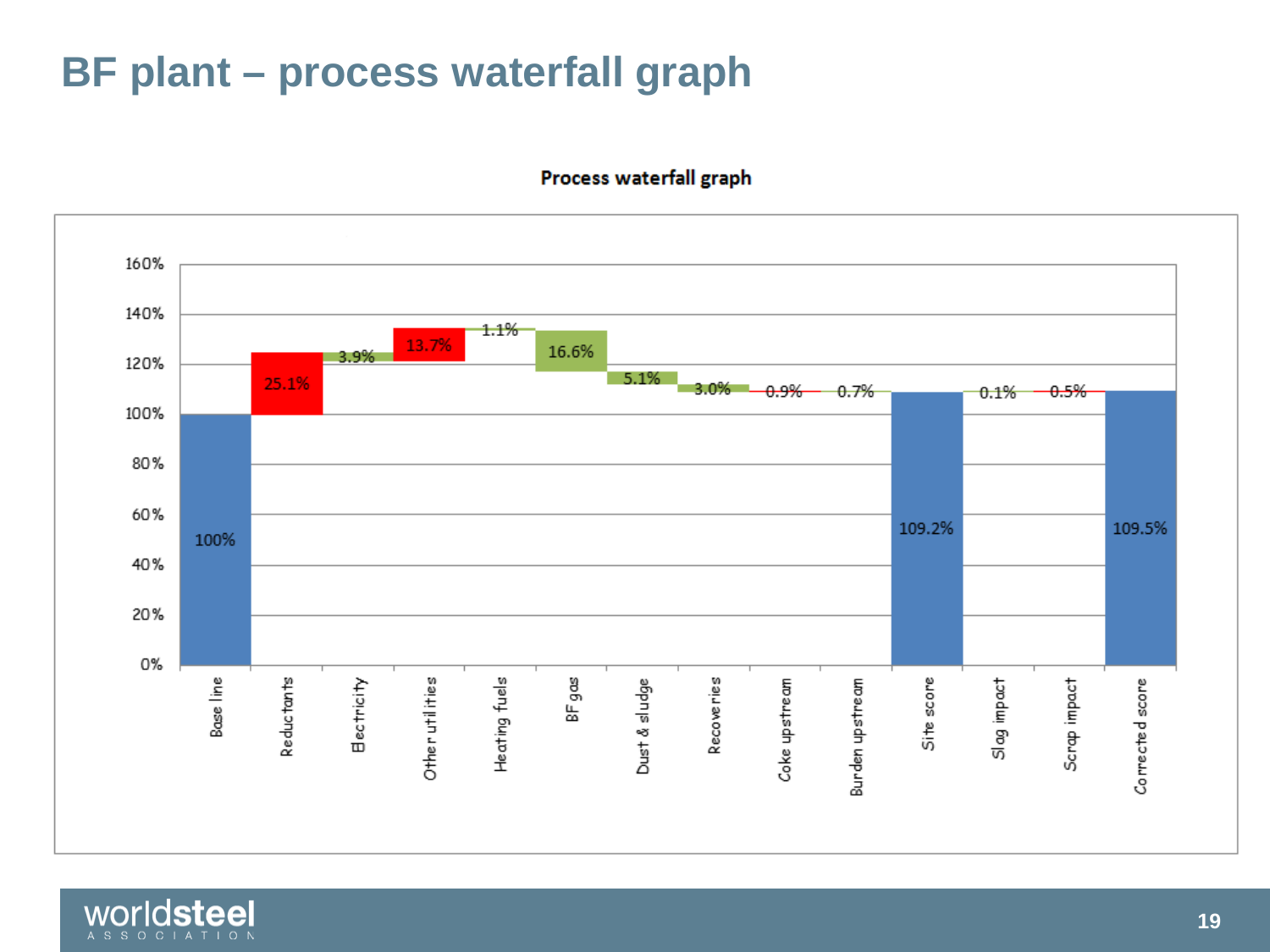#### **Energy intensity saving potential from participating plants**





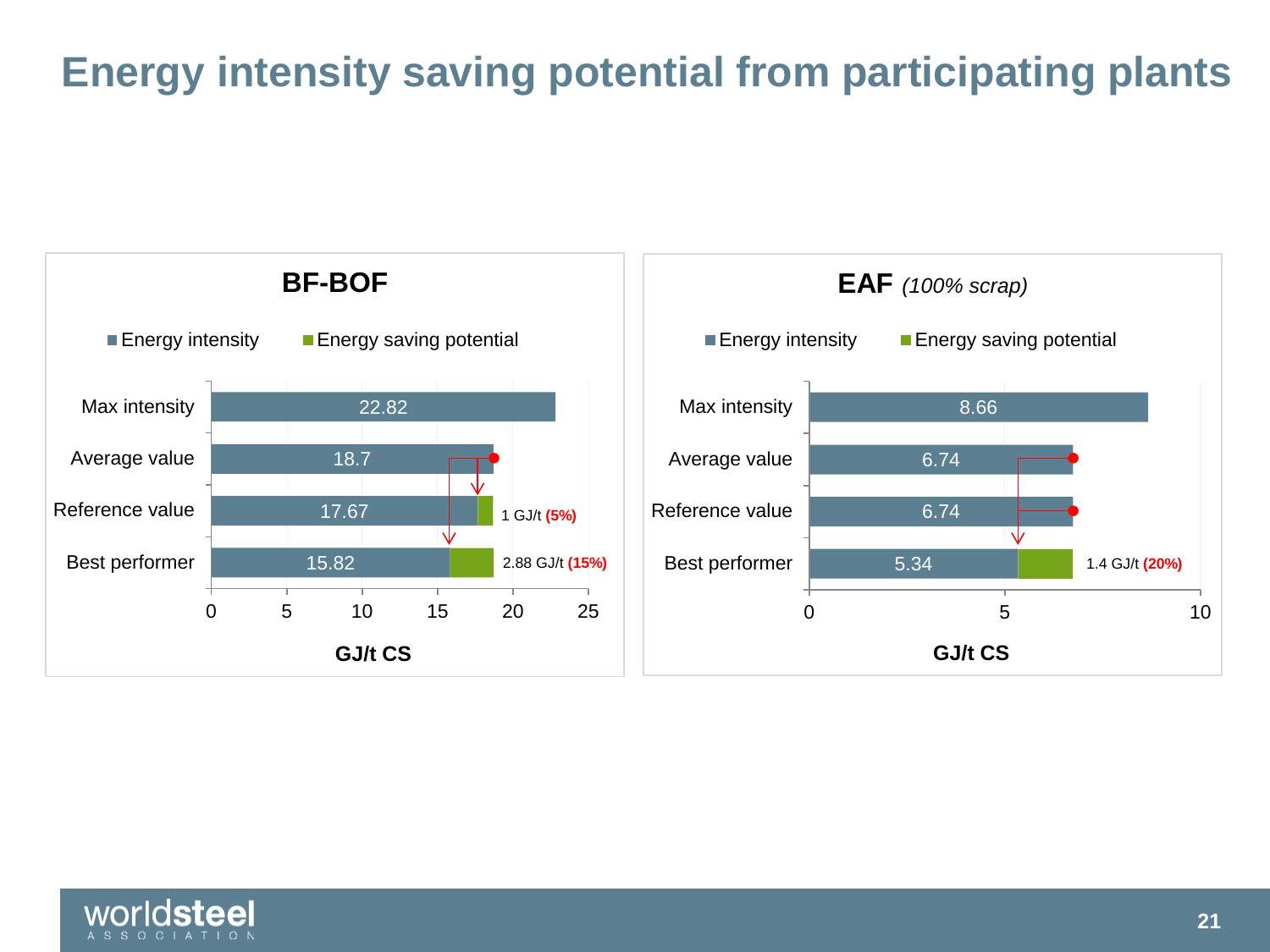#### Thank you for your attention, Questions????.

#### For further information contact:

Dr Rizwan Janjua Manager, Technology & Environment World Steel Association janjua@worldsteel.org | T: +44 114 209 41 23 | Mob: +44 7944 5274 92 worldsteel.org

Chih-Cheng Wu Manager – Technology and Environment World Steel Association wu@worldsteel.org | T: +32 (0)2 702 89 25 | worldsteel.org